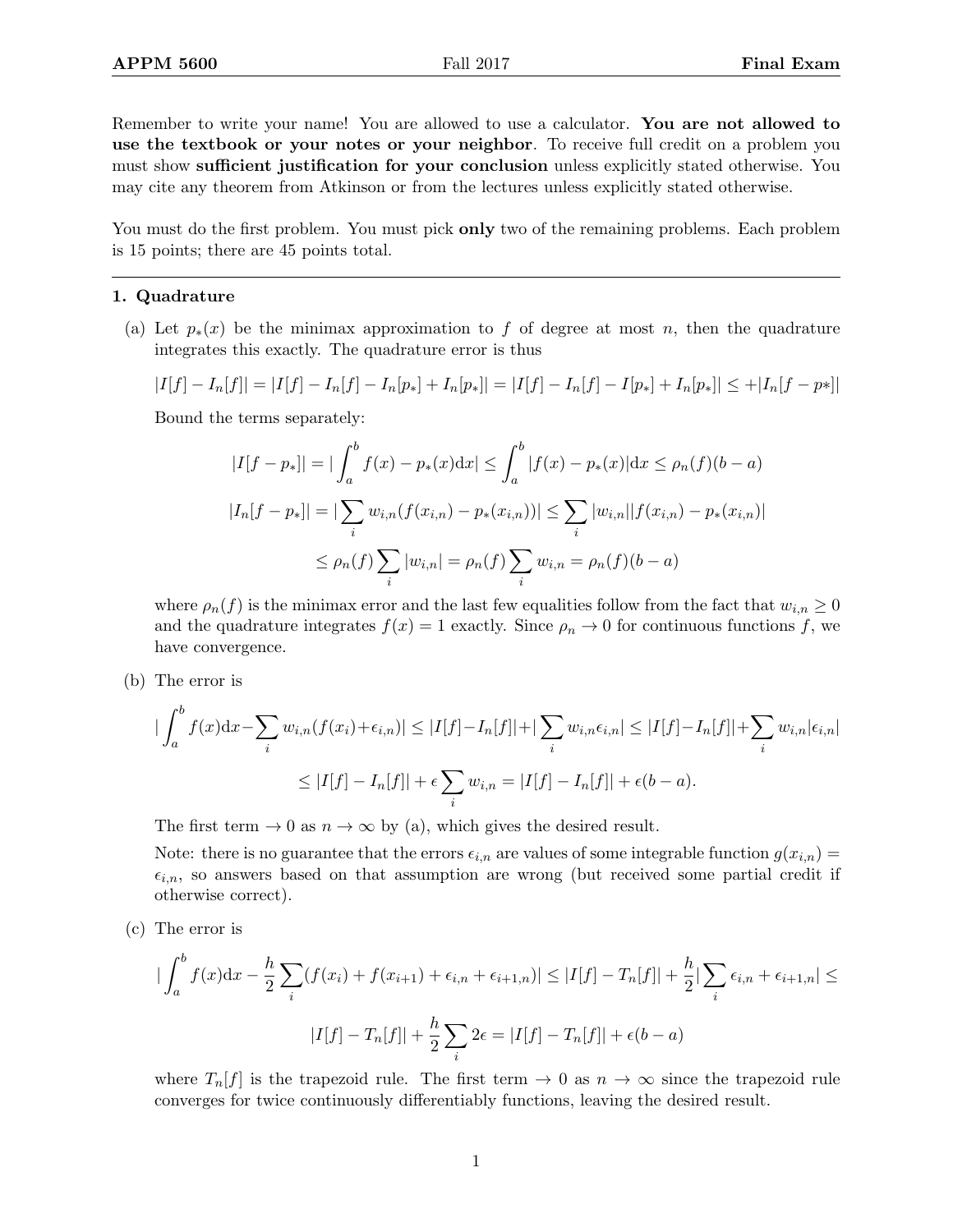## 2. Linear Systems

(a) Let  $\mathbf{A}x = \mathbf{b}$  be the system of equations (square), and let  $\mathbf{A} = \mathbf{D} + \mathbf{L} + \mathbf{U}$  be the diagonal, lower-triangular, and upper-triangular parts of A. The Jacobi iteration has the form

$$
\boldsymbol{x}_{k+1} = \mathbf{D}^{-1}\boldsymbol{b} - \mathbf{D}^{-1}(\mathbf{L} + \mathbf{U})\boldsymbol{x}_k.
$$

The error equation is

$$
\boldsymbol{e}_{k+1} = -\mathbf{D}^{-1}(\mathbf{L} + \mathbf{U})\boldsymbol{e}_k.
$$

If any norm of the iteration matrix is less than 1 then the iteration converges. Now consider the infinity norm, which is the max absolute row sum. The infinity norm of the iteration matrix is

$$
\max_{i} \sum_{j \neq i} \frac{|a_{i,j}|}{|a_{i,i}|}.
$$

The fact that the linear system is strictly diagonally dominant implies that the above is less than 1, so the error converges to 0.

(b) Consider that when you change the order of the inner loop, you are simultaneously permuting the rows of the system *and* the columns, i.e. you are applying Gauss-Seidel to the system

$$
\mathbf{P}\mathbf{A}\mathbf{P}^T\mathbf{P}\mathbf{x} = \mathbf{P}\mathbf{A}\mathbf{P}^T\mathbf{y} = \mathbf{P}\mathbf{b}
$$

where  $P$  is the permutation matrix that re-orders the rows. The new system is still symmetric positive definite, so the Gauss-Seidel iteration converges to a re-ordered version of the solution  $y = \mathbf{P}x$ .

To be more precise, when you reorder the rows you multiply the system from the left by the permutation matrix P. This yields the system (e.g. )

$$
a_{n,1}x_1 + a_{n,2}x_2 + \ldots + a_{n,n}x_n = b_n
$$
  
\n
$$
a_{n-1,1}x_1 + a_{n-1,2}x_2 + \ldots + a_{n-1,n}x_n = b_{n-1}
$$
  
\n
$$
\vdots
$$
  
\n
$$
a_{1,1}x_1 + a_{1,2}x_2 + \ldots + a_{1,n}x_n = b_1.
$$

The first step of the Gauss-Seidel loop would modify  $x_n$  which is not on the diagonal, so we should re-order the columns

$$
a_{n,n}x_n + a_{n,n-1}x_{n-1} + \ldots + a_{n,1}x_1 = b_n
$$
  
\n
$$
a_{n-1,n}x_n + a_{n-1,n-1}x_{n-1} + \ldots + a_{n-1,1}x_1 = b_{n-1}
$$
  
\n
$$
\vdots
$$
  
\n
$$
a_{1,n}x_n + a_{1,n-1}x_{n-1} + \ldots + a_{1,1}x_1 = b_1.
$$

Now we should re-label the unknowns so that the first equation corresponds to the first unknown, e.g.  $y_1 = x_n$ ,  $y_2 = x_{n-1}$ , etc. So permuting the order is the same as applying Gauss-Seidel to the equation  $\mathbf{PAP}^T y = \mathbf{Pb}$  where  $y = \mathbf{P}x$ . The system is still SPD so GS still converges.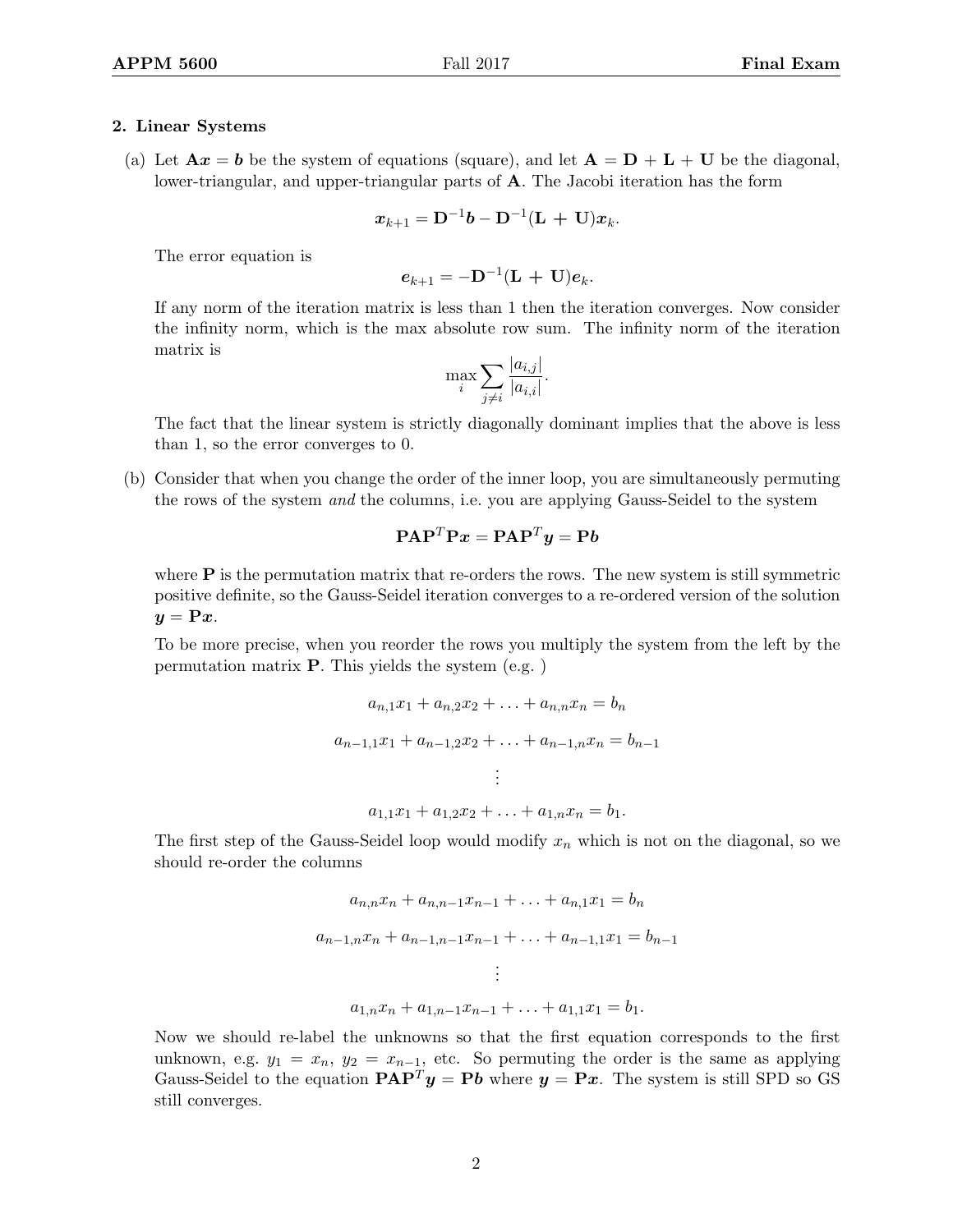## 3. Rootfinding/Nonlinear Equations

(a) Any solution is a solution of the fixed-point problem  $x = h(x) = y + \delta_t f(x)$ . The iteration function  $h(x)$  is globally Lipshitz with constant  $2\delta_t$ 

$$
|h(x_0) - h(x_1)| \le 2\delta_t |x_0 - x_1| \,\forall \, x_0, x_1 \in \mathbb{R}.
$$

If we take  $\delta_t < 1/2$  then the map is a contraction on R, which means it must have a unique fixed point. Suppose there are 2 fixed points  $\alpha_0 = h(\alpha_0)$  and  $\alpha_1 = h(\alpha_1)$ . Then we must have

$$
|h(\alpha_0) - h(\alpha_1)| = |\alpha_0 - \alpha_1| \le 2\delta_t |\alpha_0 - \alpha_1|.
$$

If we choose  $\delta_t < 1/2$  then it is not possible to have  $\alpha_0 \neq \alpha_1$ , i.e. there is a unique solution.

Atkinson doesn't state the theorem for R, just for finite intervals, so grading will be lenient for existence: show that the map is a contraction for  $\delta_t < 1/2$  and state that this implies existence and uniqueness.

(b) Notice that since  $f(\alpha) = 0$ ,  $\alpha$  must be a fixed point of

$$
x_{k+1} = x_k + \delta_t f(x_{k+1})
$$

. In part (a) we showed that this equation implicitly defines an iteration  $x_{k+1} = g(x_k)$ , and we now assume that  $g$  is smooth. We can obtain conditions for convergence by examining  $g'(\alpha)$ . Plugging in our notation

$$
g(x_k) = x_k + \delta_t f(g(x_k)).
$$

Take the derivative, then evaluate at  $\alpha$ :

$$
g'(\alpha) = 1 + \delta_t f'(g(\alpha))g'(\alpha) = 1 + \delta_t f'(\alpha)g'(\alpha).
$$

$$
g'(\alpha) = \frac{1}{1 - \delta_t f'(\alpha)}
$$

Theorem 2.7 from Atkinson guarantees that the iteration will converge to  $\alpha$  for 'close enough' initial conditions provided that  $|g'(\alpha)| < 1$ , i.e.

$$
f'(\alpha) < 0 \text{ or } f'(\alpha) > \frac{2}{\delta_t}
$$

(it is assumed that  $\delta_t > 0$ .)

Part (b) is the backwards Euler iteration for the ODE  $x'(t) = f(x)$ . We have shown that if  $\alpha$ is a stable equilibrium  $(f'(\alpha) < 0)$  then the backwards Euler iteration will converge to it for any stepsize  $\delta_t$  as long as the initial condition is close enough, i.e. backwards Euler behaves qualitatively like the true system for any  $\delta_t$ . Conversely, if  $\alpha$  is an unstable equilibrium  $f'(\alpha) > 0$ , then backwards Euler will still converge to the equilibrium if  $\delta_t$  is too large, i.e. if  $\delta_t$  is too large then backwards Euler has the exact opposite behavior from the true system.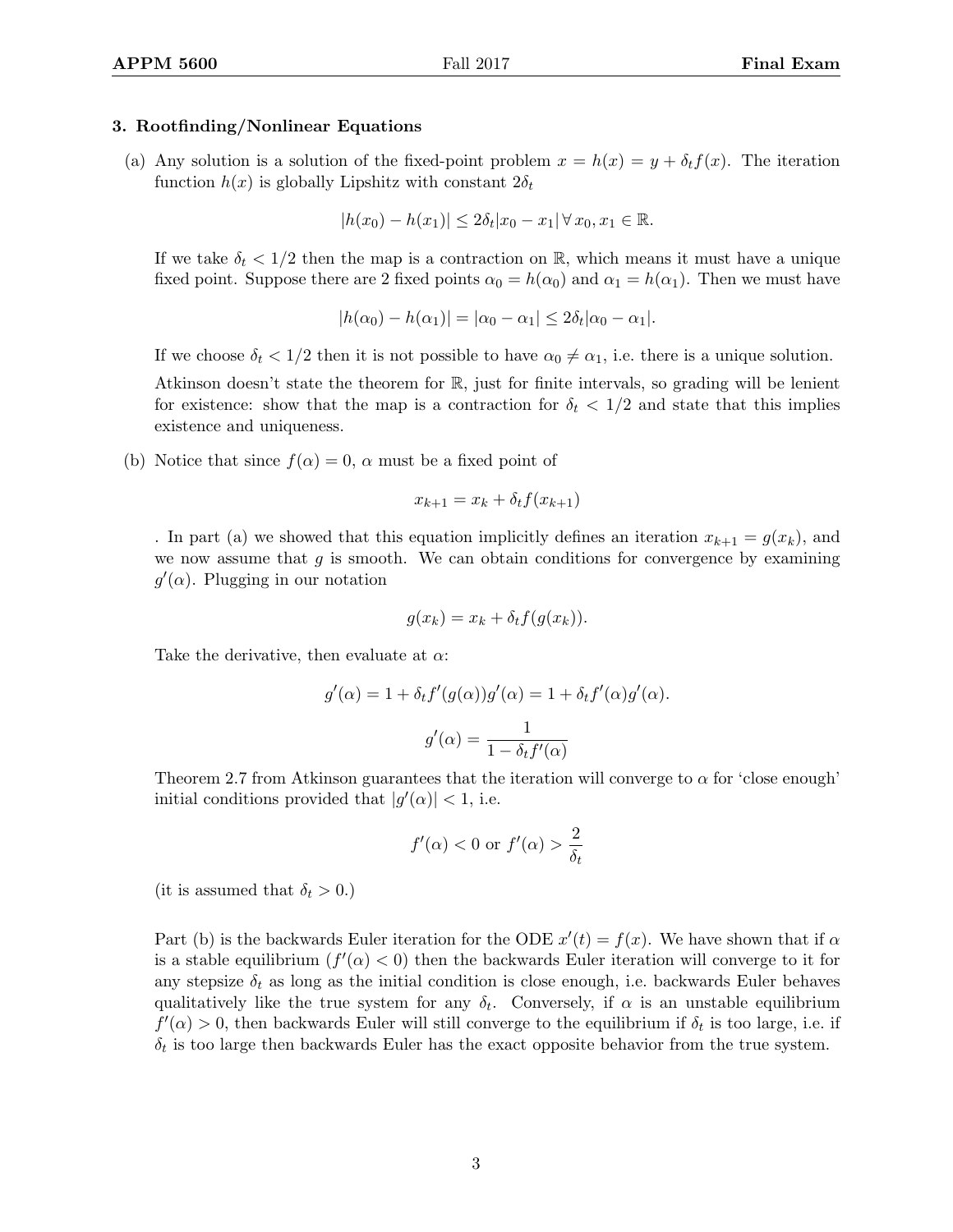## 4. Interpolation

- (a) The dimension of the space of cubic splines with  $n + 1$  nodes is  $n + 3$ .
- (b) The following are all acceptable
	- 'Natural' splines set the second derivative to 0 at the endpoints
	- 'Not-a-knot' splines make the third derivative continuous at the nodes just inside each boundary
	- 'Complete' cubic splines have the same first derivative as the function at the endpoints
	- If the function is periodic then the spline can also be forced to be periodic
- (c) Let  $\phi_k(x)$ ,  $k = 1, \ldots, n+3$  be any basis, e.g. the monomials plus truncated power functions. Seek to expand the desired basis  $\varphi_i(x)$  in the available basis  $\phi_k(x)$

$$
\varphi_j(x) = \sum_i c_{j,k} \phi_k(x).
$$

Now impose the cardinality conditions on  $\varphi_i(x)$  for  $j \leq n+1$ 

$$
\varphi_j(x_i) = \sum_i c_{j,k} \phi_k(x_i) = \delta_{i,j}, i = 0, \dots, n
$$

This linear system has  $n + 1$  equations and  $n + 3$  unknowns  $c_{j,k}$  where  $j = 1, \ldots, n + 3$ . It is also a spline interpolation problem: find the spline function  $\varphi_i(x)$  that interpolates the data  $f_j(x_i) = \delta_{i,j}$ . We know that a particular solution exists, since any of the answers from part (b) will yield a solution. To be specific, let  $\varphi_i(x)$  be natural splines.

Up to this point we've shown the existence of  $\varphi_i(x)$  for  $j \leq n+1$  that satisfy the cardinality conditions. These functions are certainly linearly independent since  $\varphi_i(x_i) = \delta_{i,j}$ . It remains to complete the basis by finding  $\varphi_j(x)$  for  $j > n + 1$ . Let  $\hat{\varphi}(x)$  be the *complete* spline that solves the interpolation problem  $\hat{\varphi}(x_i) = \delta_{i,0}$  with Hermite data  $\hat{\varphi}'(x_0) = \varphi'_{n+1}(x_0) - 1$ ,  $\hat{\varphi}'(x_n) = \varphi'_1(x_n) - 1$ , and let  $\tilde{\varphi}(x)$  be the *complete* spline that solves the interpolation problem  $\tilde{\varphi}(x_i) = \delta_{i,0}$  with Hermite data  $\tilde{\varphi}'(x_0) = \varphi'_1(x_0) + 1$ ,  $\tilde{\varphi}'(x_n) = \varphi'_1(x_n) + 1$ . Define

$$
\varphi_{n+1}(x) = \varphi_1(x) - \hat{\varphi}(x), \ \ \varphi_{n+2}(x) = \varphi_1(x) - \tilde{\varphi}(x).
$$

By construction these satisfy the remaining cardinality condition  $\varphi_i(x_i) = 0$  for  $j > n + 1$ . They are also independent of each other, since  $\varphi'_{n+1}(x_0) = 1$  while  $\varphi'_{n+2}(x_0) = -1$ . This is clearly just one way to construct such a cardinal spline basis.

Several people mentioned using the Lagrange basis to construct the spline basis. In general this won't work because the Lagrange polynomials have degree  $n$ , which is too high unless  $n=3$ .